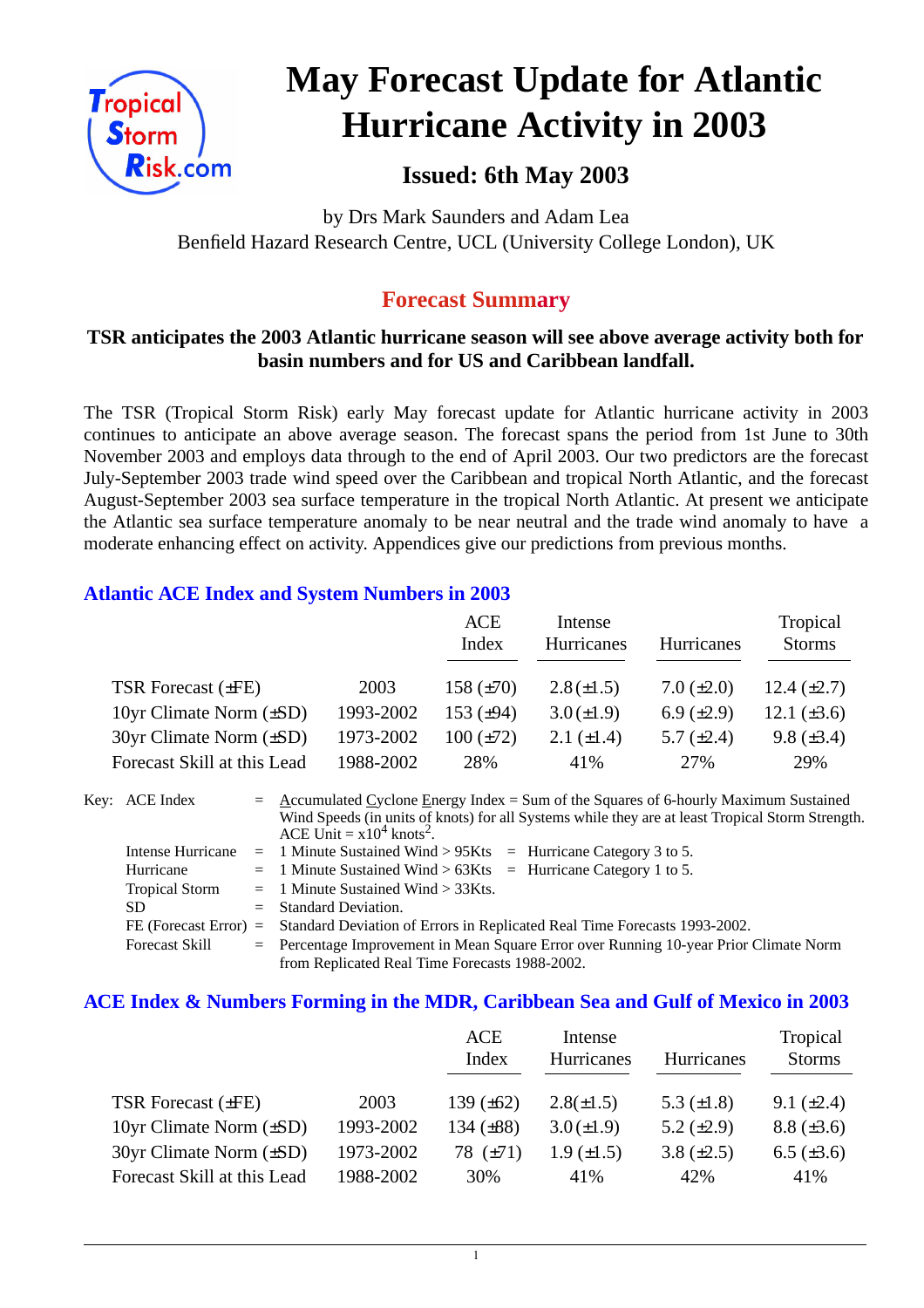The Atlantic hurricane Main Development Region (MDR) is the region  $10^{\circ}N - 20^{\circ}N$ ,  $20^{\circ}W - 60^{\circ}W$ between the Cape Verde Islands and the Caribbean. A storm is defined as having formed within this region if it reached at least tropical depression status while in the area.

## **USA Landfalling ACE Index and Numbers in 2003**

|                             |           | ACE             |                   |                 |
|-----------------------------|-----------|-----------------|-------------------|-----------------|
|                             |           | Index           | <b>Hurricanes</b> | <b>Storms</b>   |
|                             |           |                 |                   |                 |
| TSR Forecast $(\pm FE)$     | 2003      | 4.6 $(\pm 4.3)$ | $1.7 (\pm 1.0)$   | 3.6 $(\pm 1.9)$ |
| Average $(\pm SD)$          | 1993-2002 | 4.5 $(\pm 4.7)$ | $1.2 \ (\pm 1.2)$ | $3.8 (\pm 2.1)$ |
| Average $(\pm SD)$          | 1973-2002 | $2.6 (\pm 3.4)$ | $1.2 \ (\pm 1.3)$ | $2.8 (\pm 2.0)$ |
| Forecast Skill at this Lead | 1988-2002 | 15%             | 30%               | 18%             |
|                             |           |                 |                   |                 |

| Key: ACE Index           | $=$ Accumulated Cyclone Energy Index = Sum of the Squares of hourly Maximum       |
|--------------------------|-----------------------------------------------------------------------------------|
|                          | Sustained Wind Speeds (in units of knots) for all Systems while they are at least |
|                          | Tropical Storm Strength and over the USA Mainland (reduced by a factor of 6).     |
|                          | ACE Unit = $x10^4$ knots <sup>2</sup> .                                           |
| Landfall Strike Category | $=$ Maximum 1 Minute Sustained Wind of Storm Coming Within 30km of Land.          |
| USA Mainland             | $=$ Brownsville (Texas) to Maine.                                                 |

USA landfalling intense hurricanes are not forecast since we have no skill at any lead.

#### **Caribbean Lesser Antilles Landfalling Numbers in 2003**

|                                          |      | Intense           |                   |                   |  |
|------------------------------------------|------|-------------------|-------------------|-------------------|--|
|                                          |      | Hurricanes        | <b>Hurricanes</b> | <b>Storms</b>     |  |
| TSR Forecast $(\pm FE)$                  | 2003 | $0.4~(\pm 0.4)$   | $0.7 (\pm 0.7)$   | $1.6 \ (\pm 0.9)$ |  |
| 10yr Climate Norm (±SD) 1993-2002        |      | $0.3 \ (\pm 0.5)$ | $0.7 (\pm 0.8)$   | $1.5 \ (\pm 1.0)$ |  |
| $30yr$ Climate Norm $(\pm SD)$ 1973-2002 |      | $0.2 \ (\pm 0.4)$ | $0.4 \ (\pm 0.6)$ | $1.1 (\pm 1.0)$   |  |
| Forecast Skill at this Lead 1988-2002    |      | 16%               | 28%               | 27%               |  |

Key: Landfall Strike Category = Maximum 1 Minute Sustained Wind of Storm Coming Within 30km of Land. Lesser Antilles  $=$  Island Arc from Anguilla to Trinidad Inclusive.

## **Key Predictors for 2003**

The key factors behind our forecast for an above-average hurricane season in 2003 are the anticipated moderate enhancing effect of July-September forecast 925mb U(east/west)-winds over the Caribbean Sea and tropical North Atlantic region  $(7.5^{\circ}N - 17.5^{\circ}N, 30^{\circ}W - 100^{\circ}W)$ , and of neutral August-September forecast sea surface temperature for the Atlantic MDR  $(10^{\circ}N - 20^{\circ}N, 20^{\circ}W - 60^{\circ}W)$ . The current forecast anomalies (1973-2002 climatology) for these predictors are  $0.48\pm0.58$  ms<sup>-1</sup> (up from  $0.15\pm0.74$ )  $\text{ms}^{-1}$ ) and 0.08 $\pm$ 0.24 <sup>o</sup>C (up from 0.02 $\pm$ 0.54 <sup>o</sup>C) respectively. The corresponding forecast skills for these predictors at this lead are 48% and 29%.

#### **Further Information**

Further information on the TSR forecast methodology, the TSR simulated real-time forecast skill 1987- 2001 as a function of lead time, and on TSR in general, may be obtained from the 'Extended Range Forecast for Atlantic Hurricane Activity in 2002' document issued on the 23rd November 2001. Our next monthly forecast update for the 2003 Atlantic hurricane season will be issued on the 9th June 2003.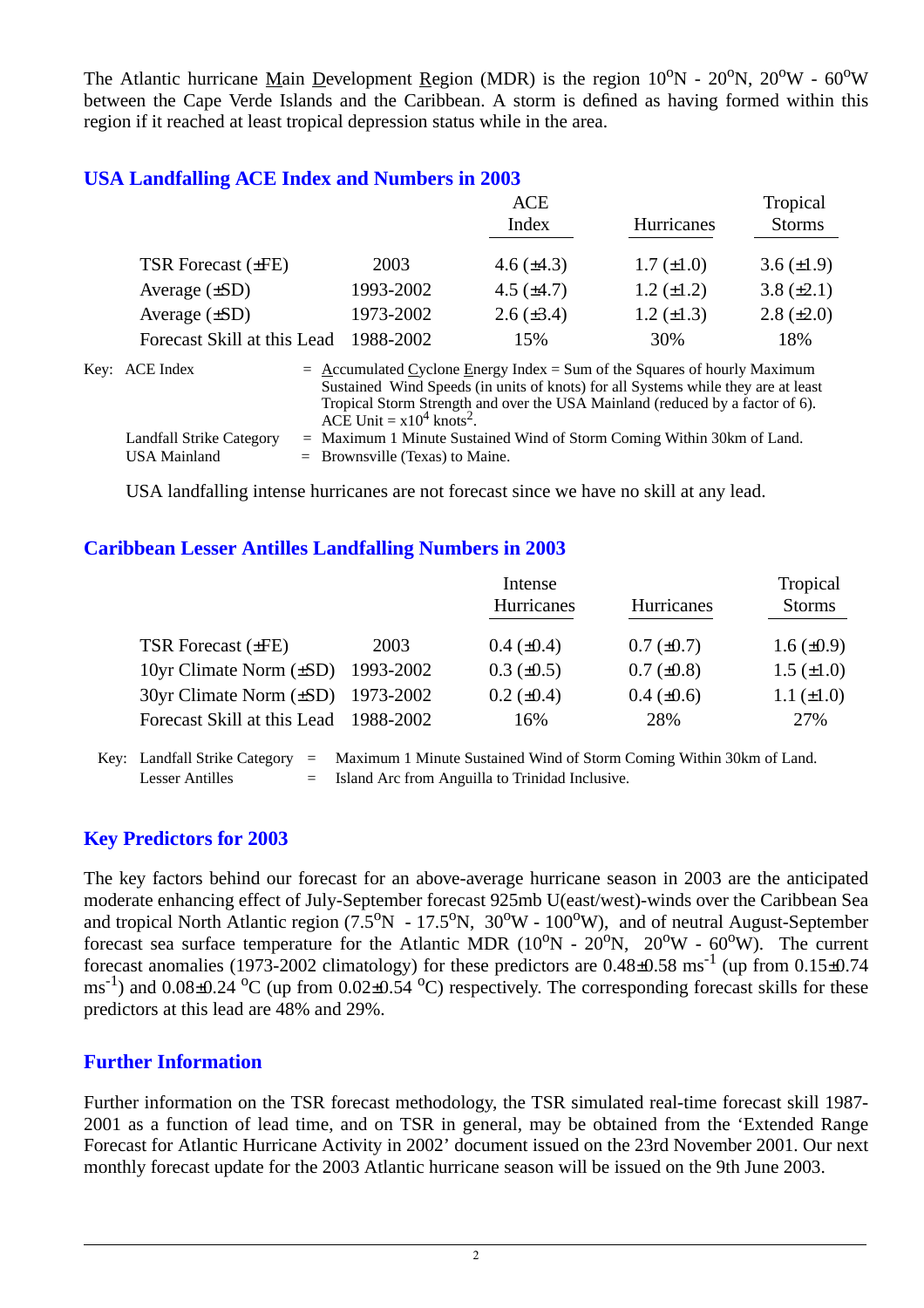# **Appendix - Predictions from Previous Months**

| <b>Atlantic ACE Index and System Numbers 2003</b> |             |                     |                                    |                   |                              |  |
|---------------------------------------------------|-------------|---------------------|------------------------------------|-------------------|------------------------------|--|
|                                                   |             | <b>ACE</b><br>Index | Named<br>Tropical<br><b>Storms</b> | Hurricanes        | Intense<br><b>Hurricanes</b> |  |
| Average Number $(\pm SD)$ (1993-2002)             |             | 153 $(\pm 94)$      | 12.1 $(\pm 3.6)$                   | 6.9 $(\pm 2.9)$   | $3.0 (\pm 1.9)$              |  |
| Average Number $(\pm SD)$ (1973-2002)             |             | $100 (\pm 72)$      | $9.8 (\pm 3.4)$                    | 5.7 $(\pm 2.4)$   | $2.1 (\pm 1.4)$              |  |
|                                                   | 6 May 2003  | $158 (\pm 70)$      | 12.4 $(\pm 2.7)$                   | $7.0 (\pm 2.0)$   | $2.8 \ (\pm 1.5)$            |  |
|                                                   | 11 Apr 2003 | $128 (\pm 85)$      | 11.1 $(\pm 2.9)$                   | 6.1 $(\pm 2.4)$   | $2.4 \ (\pm 1.8)$            |  |
|                                                   | 5 Mar 2003  | $166 (\pm 87)$      | $12.7 (\pm 3.5)$                   | $7.1 (\pm 2.7)$   | $2.9 \ (\pm 1.9)$            |  |
| <b>TSR</b> Forecasts ( $\pm$ FE)                  | 5 Feb 2003  | $180 (\pm 90)$      | 13.3 $(\pm 3.3)$                   | $7.6 (\pm 2.7)$   | 3.1 $(\pm 1.8)$              |  |
|                                                   | 7 Jan 2003  | $156 (\pm 90)$      | $12.3 \ (\pm 3.4)$                 | $6.9 \ (\pm 2.8)$ | $2.7 (\pm 1.8)$              |  |
|                                                   | 16 Dec 2002 |                     | 12.4 $(\pm 3.5)$                   | $7.0 \ (\pm 2.8)$ | $2.8 \ (\pm 1.8)$            |  |
| <b>Gray Forecasts</b>                             | 4 Apr 2003  |                     | 12                                 | 8                 | 3                            |  |
|                                                   | 6 Dec 2002  |                     | 12                                 | 8                 | 3                            |  |
| Meteorological Insti-<br>tute, Cuba Forecast      | 2 May 2003  |                     | 10                                 | 6                 |                              |  |

## **1. Atlantic ACE Index and System Numbers**

## **2. MDR, Caribbean Sea and Gulf of Mexico ACE Index and Numbers**

| <b>MDR, Caribbean Sea and Gulf of Mexico ACE Index and Numbers 2003</b> |             |                     |                                    |                   |                              |  |
|-------------------------------------------------------------------------|-------------|---------------------|------------------------------------|-------------------|------------------------------|--|
|                                                                         |             | <b>ACE</b><br>Index | Named<br>Tropical<br><b>Storms</b> | <b>Hurricanes</b> | Intense<br><b>Hurricanes</b> |  |
| Average Number $(\pm SD)$ (1993-2002)                                   |             | 134 $(\pm 88)$      | $8.8 (\pm 3.6)$                    | 5.2 $(\pm 2.9)$   | $3.0 (\pm 1.9)$              |  |
| Average Number $(\pm SD)$ (1973-2002)                                   |             | 78 $(\pm 71)$       | $6.5 (\pm 3.6)$                    | 3.8 $(\pm 2.5)$   | $1.9 \ (\pm 1.5)$            |  |
| TSR Forecasts $(\pm FE)$                                                | 5 May 2003  | 139 $(\pm 62)$      | $9.1 (\pm 2.4)$                    | 5.3 $(\pm 1.8)$   | $2.8 (\pm 1.5)$              |  |
|                                                                         | 11 Apr 2003 | $108 (\pm 78)$      | 7.8 $(\pm 3.0)$                    | 4.4 $(\pm 2.4)$   | $2.4 \ (\pm 1.8)$            |  |
|                                                                         | 5 Mar 2003  | 146 $(\pm 81)$      | $9.4 \ (\pm 3.4)$                  | 5.4 $(\pm 2.6)$   | $2.9 \ (\pm 1.9)$            |  |
|                                                                         | 5 Feb 2003  | 161 $(\pm 85)$      | $10.0 (\pm 3.4)$                   | 5.9 $(\pm 2.7)$   | 3.1 $(\pm 1.8)$              |  |
|                                                                         | 7 Jan 2003  | $136 (\pm 85)$      | $9.0 \ (\pm 3.5)$                  | 5.2 $(\pm 2.7)$   | $2.7 \ (\pm 1.8)$            |  |
|                                                                         | 16 Dec 2002 |                     | $9.2 \ (\pm 3.5)$                  | 5.3 $(\pm 2.7)$   | $3.0 (\pm 1.7)$              |  |